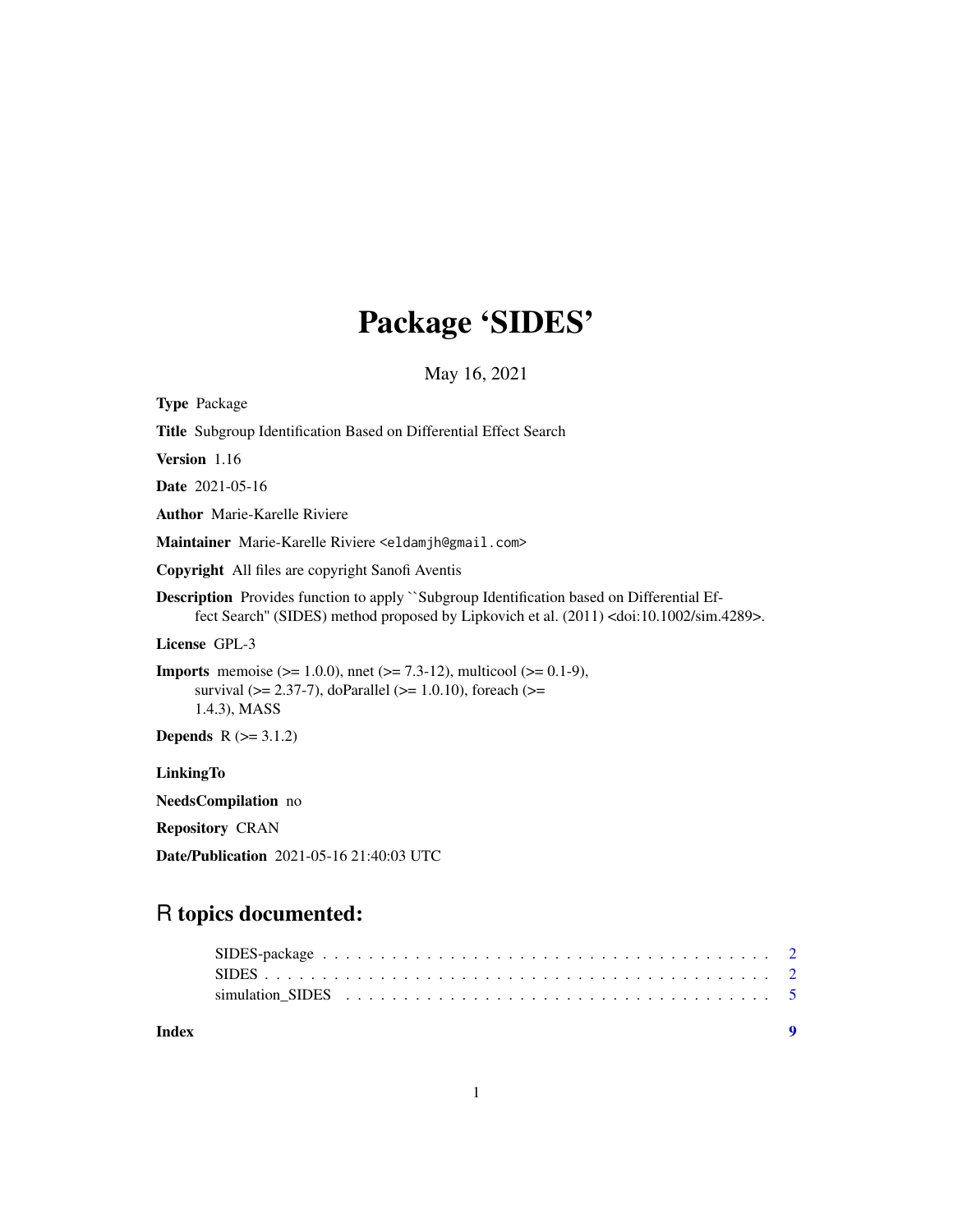#### Description

Provides function to apply "Subgroup Identification based on Differential Effect Search" (SIDES) method proposed by Lipkovich et al. (2011) <doi:10.1002/sim.4289>.

#### Details

| SIDES      |
|------------|
| Package    |
| 1.16       |
| 2021-05-16 |
| $GPI - 3$  |
|            |

#### Author(s)

Marie-Karelle Riviere-Jourdan <eldamjh@gmail.com>

#### References

Ilya Lipkovich, Alex Dmitrienko, Jonathan Denne and Gregory Enas. Subgroup identification based on differential effect search - A recursive partitioning method for establishing response to treatment in patient subpopulations. Statistics in Medicine, 2011. <doi:10.1002/sim.4289>

SIDES *SIDES algorithm*

#### Description

SIDES apply Subgroup Identification based on Differential Effect Search algorithm on a data set for binary, continuous, survival or count outcome.

#### Usage

```
SIDES(all_set, type_var, type_outcome, level_control, D=0, L=3, S, M=5,
gamma=rep(1,3), H=1, pct_rand=0.5, prop_gpe=c(1), alloc_high_prob=TRUE, num_crit=1,
step=0.5, nb_sub_cross=5, alpha, nsim=500, nsim_cv=500, ord.bin=10,
M_per_covar=FALSE, upper_best=TRUE, selec=FALSE, seed=42, modified=TRUE)
```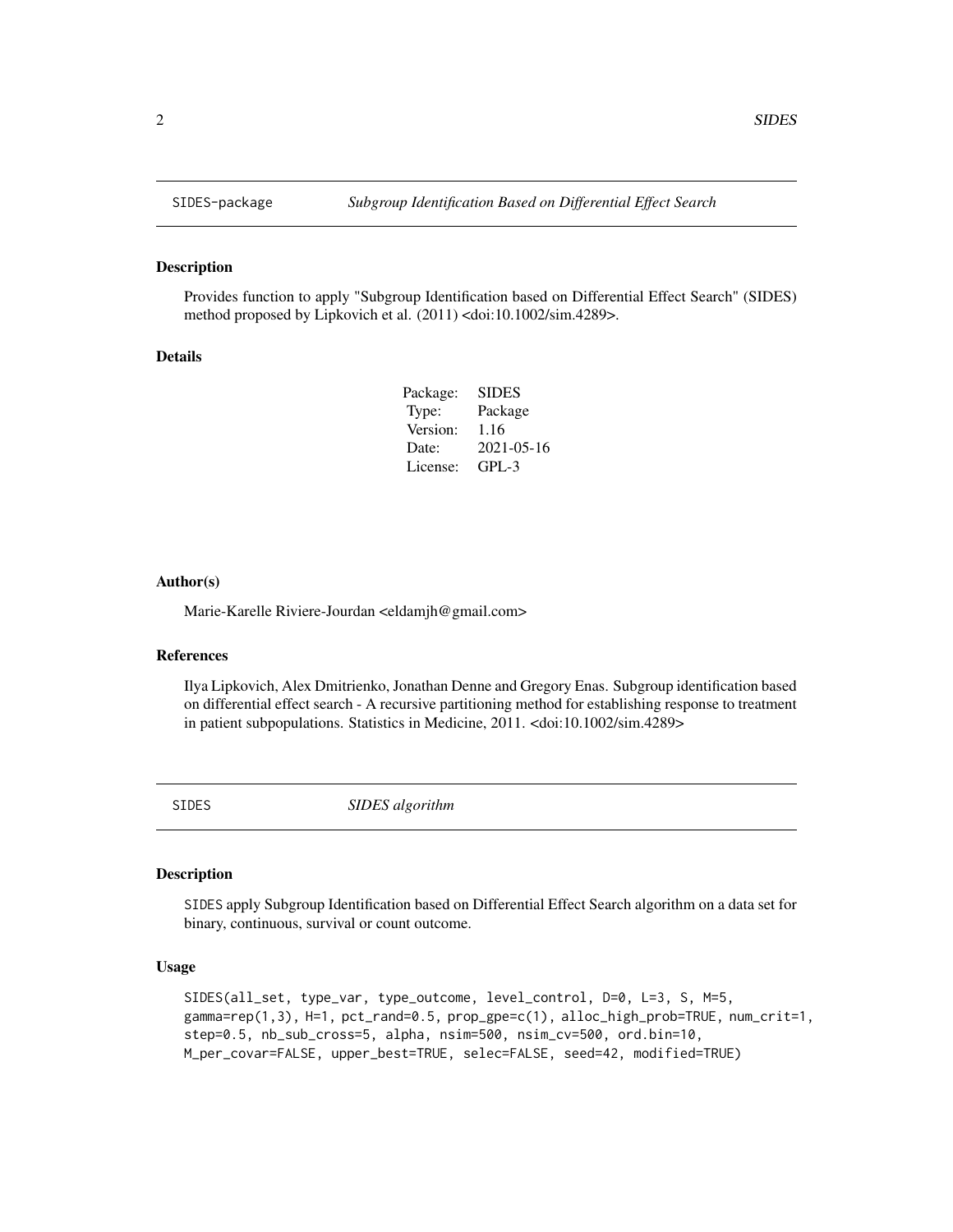#### $SIDES$  3

### Arguments

| all_set         | Data frame representing the global data set. The first column must be the out-<br>come (if the outcome is survival, this column should contain a data frame with<br>the time-to-event in the first column and the indicator status in the second col-<br>umn), the second column must be the treatment variable, and other columns are<br>for covariates. |
|-----------------|-----------------------------------------------------------------------------------------------------------------------------------------------------------------------------------------------------------------------------------------------------------------------------------------------------------------------------------------------------------|
| type_var        | A vector of length the number of covariates giving for each of them their type.<br>Must be either "continuous", "ordinal" or "nominal".                                                                                                                                                                                                                   |
| type_outcome    | Type of outcome. Are implementing "continuous", "binary", "survival" and<br>"count".                                                                                                                                                                                                                                                                      |
| level_control   | Value representing the control in the data set.                                                                                                                                                                                                                                                                                                           |
| D               | Minimum desired difference to be demonstrated between the treatment and the<br>control.                                                                                                                                                                                                                                                                   |
| L               | Maximum number of covariates used to define a subgroup $(=$ depth of the tree).<br>The default value is set at 3.                                                                                                                                                                                                                                         |
| S               | Minimum subgroup size desired. (Subgroups that do not meet this requirement<br>will be excluded).                                                                                                                                                                                                                                                         |
| M               | Maximum number of best promising subgroups selected at each step of the al-<br>gorithm. The default value is set at 5.                                                                                                                                                                                                                                    |
| gamma           | Vector of length L representing the relative improvement parameter. Each ele-<br>ment must be between 0 and 1. Smaller values indicate more selective proce-<br>dure. If any improvment is desired, it is recommended to set all elements to 1.<br>Default values are set at 1.                                                                           |
| Н               | Number of data sets the global data set is split into. There will be 1 training data<br>set and H-1 validation sets. The default value is set at 1.                                                                                                                                                                                                       |
| pct_rand        | Proportion of the global data set that is randomly allocated between training and<br>validation sets. The default value is set at 0.5.                                                                                                                                                                                                                    |
| prop_gpe        | Vector of size H containing the proportion of patients for each data sets (training<br>and validation).                                                                                                                                                                                                                                                   |
| alloc_high_prob |                                                                                                                                                                                                                                                                                                                                                           |
|                 | Boolean with value TRUE indicating that patients are allocated to the set the<br>minimizing the imbalanced score, or FALSE indicated that patients are random-<br>ized into those sets inversely proportional to their imbalanced score.                                                                                                                  |
| num_crit        | Integer representing the splitting criterion used. Value equal to 1 stands for<br>criterion maximizing the differential effect between the two child subgroups,<br>while value equal to 2 stands for criterion maximizing the treatment effect in at<br>least one of the two child subgroups. The default value is set at 1.                              |
| step            | When gamma is not specified, step into which to cut the interval $[0,1]$ to deter-<br>mine gamma by cross-validation. Warning, this process is highly time-consuming<br>and several ties are obtained, thus it is more recommended to provide gamma af-<br>ter thinking about what is desired. The default value is set at 0.5.                           |
| nb_sub_cross    | Number of folds for cross-validation to determine gamma. The default value is<br>set at 5.                                                                                                                                                                                                                                                                |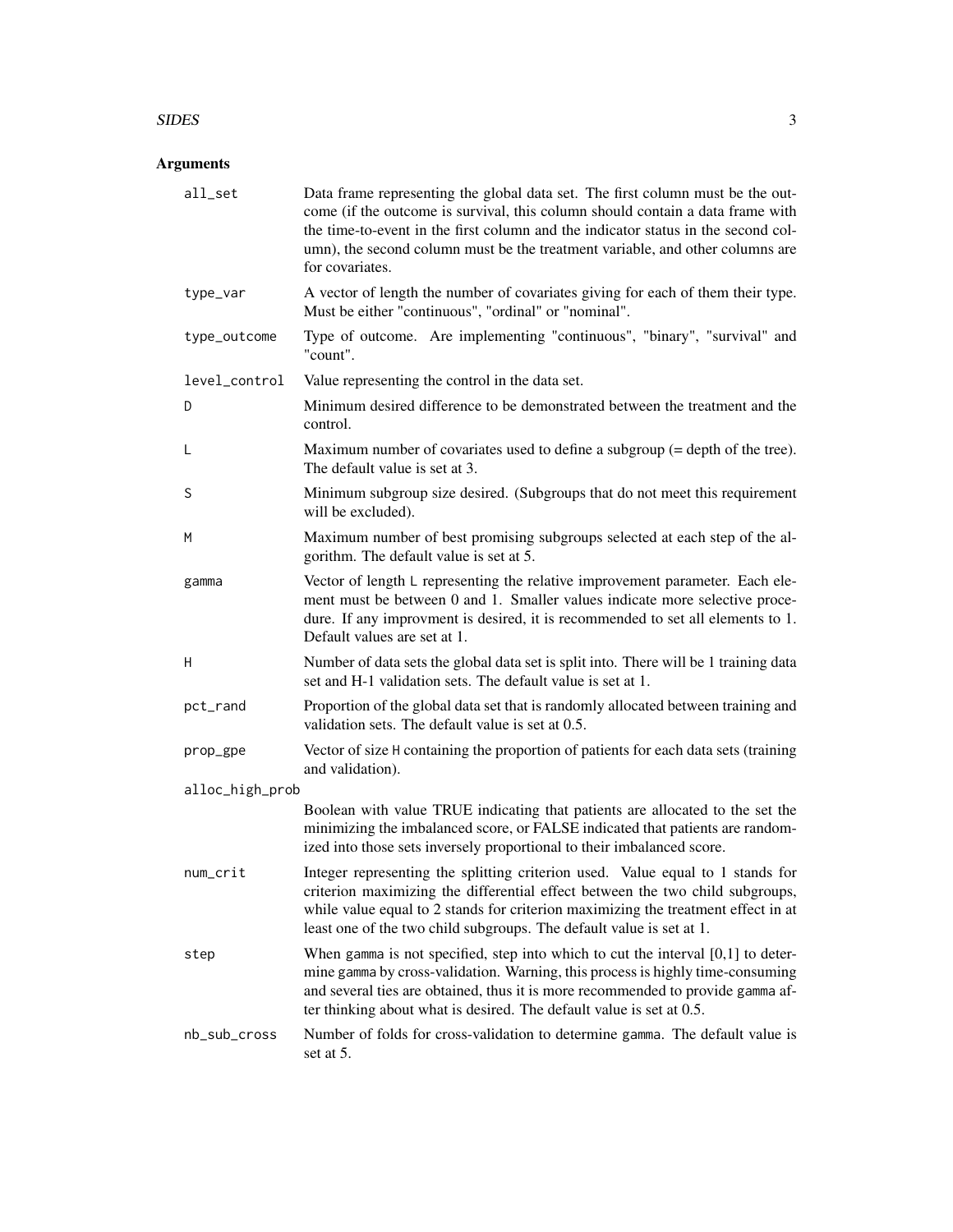| alpha       | Overall type I error rate.                                                                                                                                                                   |
|-------------|----------------------------------------------------------------------------------------------------------------------------------------------------------------------------------------------|
| nsim        | Number of permutations for the resampling-based method used to protect the<br>overall Type I error rate in a weak sense.                                                                     |
| $nsim_c$    | Number of permutations for the resampling-based method used to protect the<br>overall Type I error rate in the cross-validation part to determine gamma. The<br>default value is set at 500. |
| ord.bin     | Number of classes continuous covariates will be discretized into.                                                                                                                            |
| M_per_covar | Boolean indicating if the M best promising child subgroups are selected by co-<br>variate (TRUE) or accross all remaining covariates. The default value is set at<br>FALSE.                  |
| upper_best  | Boolean indicating if greater values of the outcome mean better responses.                                                                                                                   |
| selec       | Boolean indicating if in addition of the validated subgroups, the output should<br>also contain subgroups that were selected (before validation).                                            |
| seed        | Seed. The default value is set at 42.                                                                                                                                                        |
| modified    | Boolean indicating if modified or original Sidak correction is used for over-<br>representation of covariates with more than 2 levels. Default value is TRUE.                                |

#### Value

|            | An object of class "SIDES" is returned, consisting of:                                                     |
|------------|------------------------------------------------------------------------------------------------------------|
| candidates | A list containing selected candidates subgroups (before validation step) and their<br>associated p-values. |
| confirmed  | A list containing confirmed/validated subgroups and their associated p-values.                             |

#### Author(s)

Marie-Karelle Riviere-Jourdan <eldamjh@gmail.com>

#### References

Ilya Lipkovich, Alex Dmitrienko, Jonathan Denne and Gregory Enas. Subgroup identification based on differential effect search - A recursive partitioning method for establishing response to treatment in patient subpopulations. Statistics in Medicine, 2011. <doi:10.1002/sim.4289>

### Examples

```
n=500
x=data.frame(matrix(rnorm(n*10,10,5),n,10),matrix(rbinom(n*10,1,0.5),n,10))
colnames(x)=paste("x",c(1:10),sep='')
rownames(x)=1:n
trt = rbinom(n, 1, 0.5)I1=(x$x1>10);n1=sum(I1)
I6=(x$x6==0);n6=sum(I6)
I7=(x$x7==0);n7=sum(I7)
y=trt*(I1*(n-n1)-(1-I1)*n1+I6*(n-n6)-(1-I6)*n6+I7*(n-n7)-(1-I7)*n7)/n+rnorm(n)
data=cbind(y,trt,x)
head(data)
```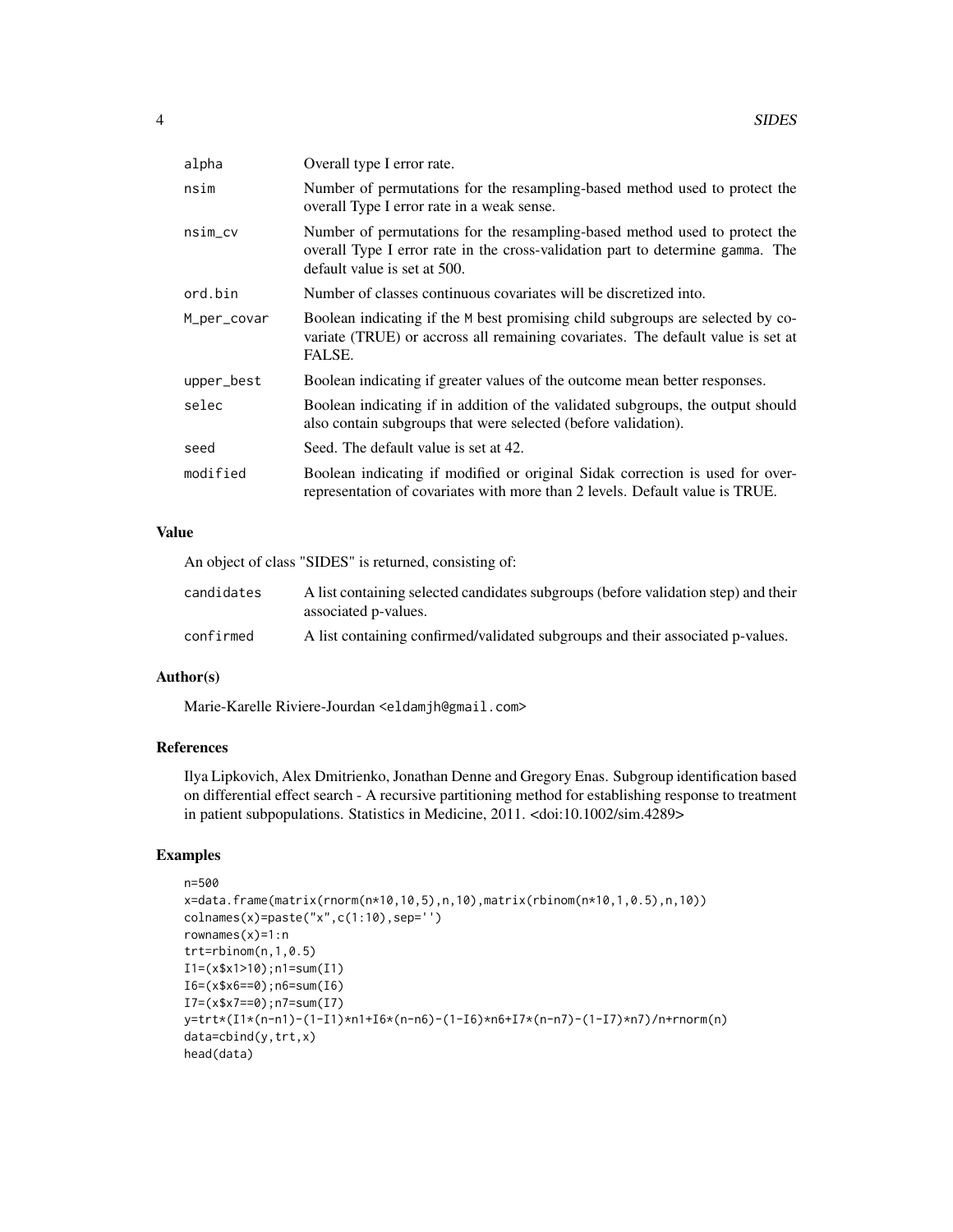```
# REAL EXAMPLES TO UNCOMMENT
#s1 = SIDES(all_set=data,
#type_var=c(rep("continuous",5),rep("ordinal",5)), type_outcome="continuous",
#level_control=0, D=0, L=3, S=30, M=5, gamma=c(1,1,1), H=1, num_crit=1,
#alpha=0.10, nsim=1000, ord.bin=10, upper_best=TRUE, seed=42)
#s1 = SIDES(all_set=data,
#type_var=c(rep("continuous",5),rep("ordinal",5)), type_outcome="continuous",
#level_control=0, D=0, L=3, S=30, M=5, gamma=c(1,1,1), H=2, pct_rand=0.5,
#prop_gpe=c(0.7,0.3), num_crit=1, alpha=0.10, nsim=1000, ord.bin=10,
#upper_best=TRUE, seed=42)
#Example on how to enter data for survival
#n=200
#data=data.frame(rep(NA,n), rbinom(n,1,0.5), matrix(rbinom(n*5,1,0.5),n,5))
#colnames(data)=c("y", "trt", paste("x",c(1:5),sep=''))
#rownames(data)=1:n
#data$y = matrix(NA,ncol=2,nrow=n)
#data$y[,1] = rexp(n)
\#data\{y[,2]} = \text{rbinom}(n,1,0.5)
#head(data)
```
simulation\_SIDES *Simulations of SIDES method*

#### Description

simulation\_SIDES is used to perform simulations of SIDES algorithm on a data set for binary, continuous, survival or count outcome.

#### Usage

```
simulation_SIDES(all_set, type_var, type_outcome, level_control, D=0, L=3, S,
M=5, num_crit=1, gamma=rep(1,3), alpha, nsim=500, ord.bin=10, nrep=100, seed=42,
H=1, pct_rand=0.5, prop_gpe=c(1), alloc_high_prob=TRUE, step=0.5, nb_sub_cross=5,
nsim_cv=500, M_per_covar=FALSE, upper_best=TRUE, nb_cores=NA, ideal=NA,
modified=TRUE)
```
#### Arguments

| all set  | Data frame representing the global data set. The first column must be the out-<br>come (if the outcome is survival, this column should contain a data frame with                      |
|----------|---------------------------------------------------------------------------------------------------------------------------------------------------------------------------------------|
|          | the time-to-event in the first column and the indicator status in the second col-<br>umn), the second column must be the treatment variable, and other columns are<br>for covariates. |
| type_var | A vector of length the number of covariates giving for each of them their type.<br>Mus be either "continuous", "ordinal" or "nominal".                                                |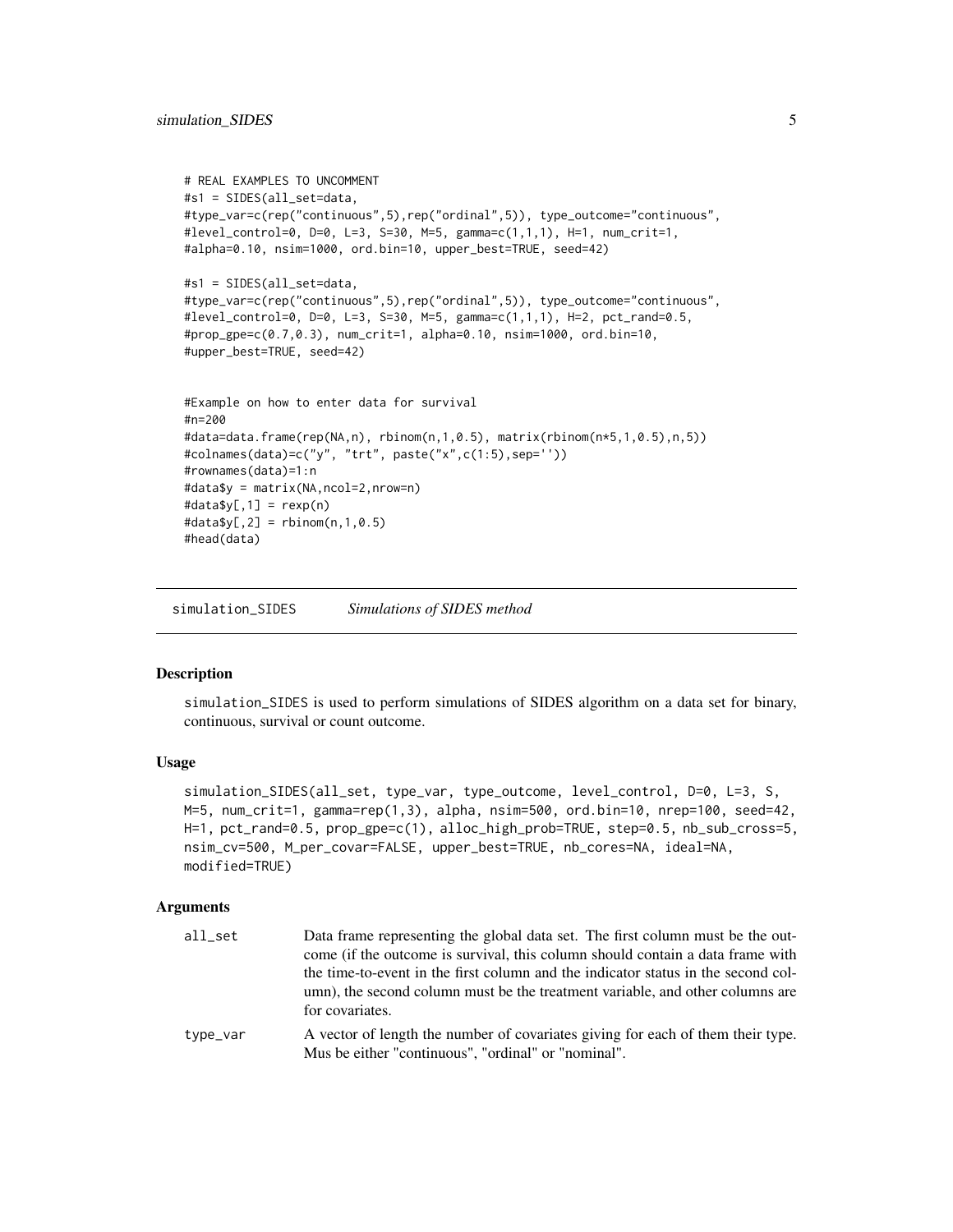| type_outcome    | Type of outcome. Are implementing "continuous", "binary", "survival" and<br>"count".                                                                                                                                                                                                                                            |
|-----------------|---------------------------------------------------------------------------------------------------------------------------------------------------------------------------------------------------------------------------------------------------------------------------------------------------------------------------------|
| level_control   | Value representing the control in the data set.                                                                                                                                                                                                                                                                                 |
| D               | Minimum desired difference to be demonstrate between the treament and the<br>control.                                                                                                                                                                                                                                           |
| L               | Maximum number of covariates used to define a subgroup $(=$ deepth of the tree).<br>The default value is set at 3.                                                                                                                                                                                                              |
| S               | Minimum subgroup size desired. (Subgroups that do not meet this requirement<br>will be excluded).                                                                                                                                                                                                                               |
| M               | Maximum number of best promising subgroups selected at each step of the al-<br>gorithm. The default value is set at 5.                                                                                                                                                                                                          |
| num_crit        | Integer representing the splitting criterion used. Value equal to 1 stands for<br>criterion maximizing the differential effect between the two child subgroups,<br>while value equal to 2 stands for criterion maximizing the treatment effect in at<br>least one of the two child subgroups. The default value is set at 1.    |
| gamma           | Vector of length L representing the relative improvement parameter. Each ele-<br>ment must be between 0 and 1. Smaller values indicates more selective proce-<br>dure. If any improvment is desired, it is recommended to set all elements to 1.<br>Default values are set at 1.                                                |
| alpha           | Overall type I error rate.                                                                                                                                                                                                                                                                                                      |
| nsim            | Number of permutations for the resampling-based method used to protect the<br>overall Type I error rate in a weak sense.                                                                                                                                                                                                        |
| ord.bin         | Number of classes continuous covariates will be discretized into.                                                                                                                                                                                                                                                               |
| nrep            | Number of simulation replicates.                                                                                                                                                                                                                                                                                                |
| seed            | Seed. The default value is set at 42.                                                                                                                                                                                                                                                                                           |
| H               | Number of data sets the global data set is split into. There will be 1 trainning<br>data set and H-1 validation sets. The default value is set at 1.                                                                                                                                                                            |
| pct_rand        | Proportion of the global data set that is randomly allocated between training and<br>validation sets. The default value is set at 0.5.                                                                                                                                                                                          |
| prop_gpe        | Vector of size H containing the proportion of patients for each data sets (traning<br>and validation).                                                                                                                                                                                                                          |
| alloc_high_prob |                                                                                                                                                                                                                                                                                                                                 |
|                 | Boolean with value TRUE indicating that patients are allocated to the set the<br>minimizing the imbalanced score, or FALSE indicated that patients are random-<br>ized into those sets inversely proportional to their imbalanced score.                                                                                        |
| step            | When gamma is not specified, step into which to cut the interval $[0,1]$ to deter-<br>mine gamma by cross-validation. Warning, this process is highly time-consuming<br>and several ties are obtained, thus it is more recommended to provide gamma af-<br>ter thinking about what is desired. The default value is set at 0.5. |
| nb_sub_cross    | Number of folds for cross-validation to determine gamma. The default value is<br>set at 5.                                                                                                                                                                                                                                      |
| nsim_cv         | Number of permutations for the resampling-based method used to protect the<br>overall Type I error rate in the cross-validation part to determine gamma. The<br>default value is set at 500.                                                                                                                                    |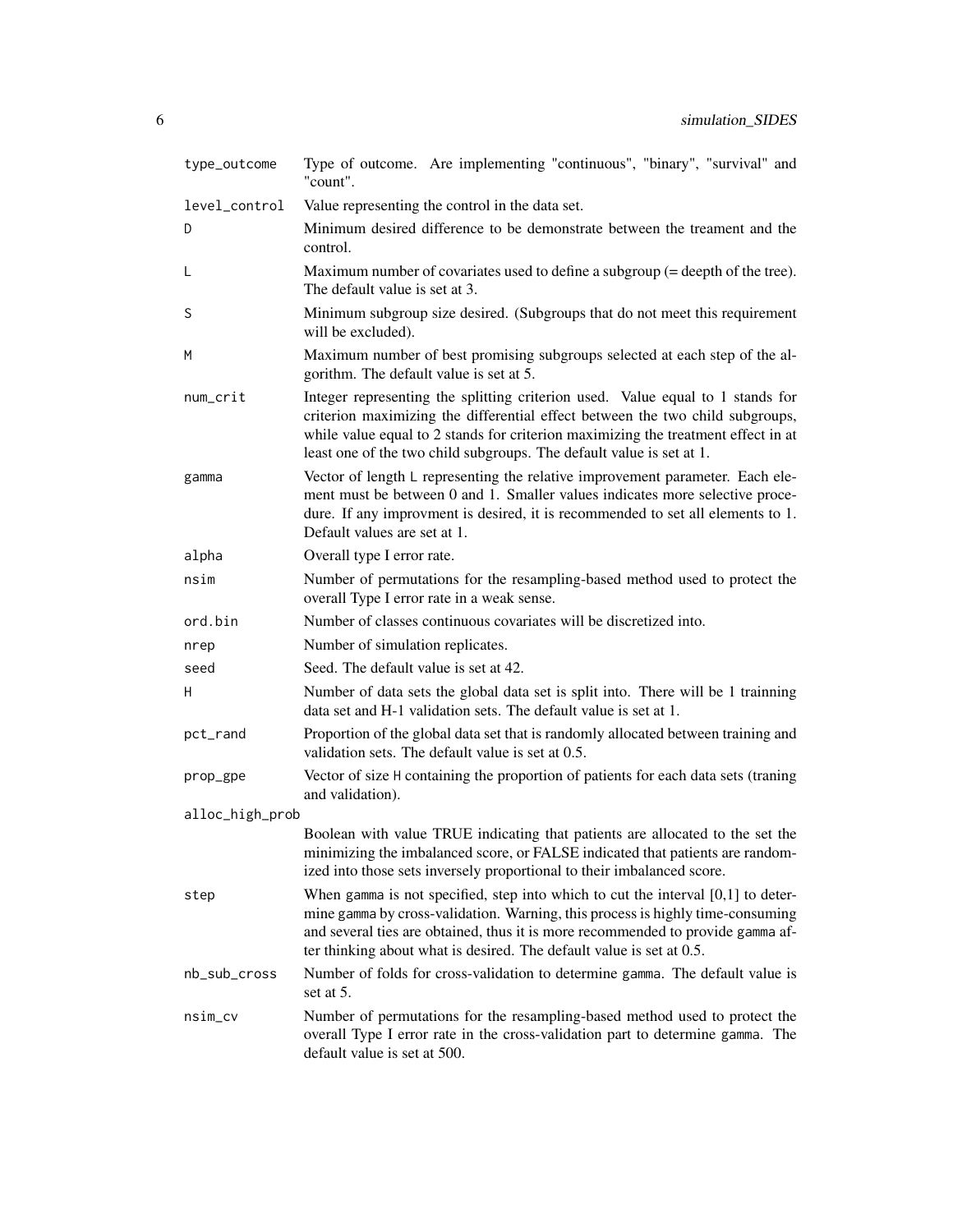| M_per_covar | Boolean indicating if the M best promising child subgroups are selected by co-<br>variate (TRUE) or across all remaining covariates. The default value is set at<br>FALSE. |
|-------------|----------------------------------------------------------------------------------------------------------------------------------------------------------------------------|
| upper_best  | Boolean indicating if greater values of the outcome mean better responses.                                                                                                 |
| nb_cores    | Number of cores to use as algorithm is parallelized. The default value used all<br>available cores minus 1.                                                                |
| ideal       | When a simulation study is set up and data are generated by the user, the "true"<br>ideal subgroup can be provided by the user to obtain additional results.               |
| modified    | Boolean indicating if modified or original Sidak correction is used for over-<br>representation of covariates with more than 2 levels. Default value is TRUE.              |

#### Value

An object of class "simulation\_SIDES" is returned, consisting of:

| pct_no_subgroup |                                                                                                |
|-----------------|------------------------------------------------------------------------------------------------|
|                 | Percentage of simulations where no sugroup is identified and validated.                        |
| $mean_size$     | Mean subgroups size across all simulations (returning at least one subgroup).                  |
| subgroups       | List of subgroups that are validated as responders.                                            |
| pct_selection   | Vector containing the percentage of selection and validation of each subgroup in<br>subgroups. |

#### Author(s)

Marie-Karelle Riviere-Jourdan <eldamjh@gmail.com>

#### References

Ilya Lipkovich, Alex Dmitrienko, Jonathan Denne and Gregory Enas. Subgroup identification based on differential effect search - A recursive partitioning method for establishing response to treatment in patient subpopulations. Statistics in Medicine, 2011. <doi:10.1002/sim.4289>

#### Examples

```
n=500
x=data.frame(matrix(rnorm(n*10,10,5),n,10),matrix(rbinom(n*10,1,0.5),n,10))
colnames(x)=paste("x",c(1:10), sep='')
rownames(x)=1:n
trt=rbinom(n,1,0.5)
I1=(x$x1>10);n1=sum(I1)
I6=(x$x6==0);n6=sum(I6)
I7=(x$x7==0);n7=sum(I7)
y=trt*(I1*(n-n1)-(1-I1)*n1+I6*(n-n6)-(1-I6)*n6+I7*(n-n7)-(1-I7)*n7)/n+rnorm(n)
data=cbind(y,trt,x)
head(data)
# DUMMY EXAMPLE TO RUN
s1 = simulation_SIDES(all_set=data[,c(1,2,8,9,10)], type_var=rep("ordinal",3),
type_outcome="continuous", level_control=0, D=0, L=1, S=50, M=1, num_crit=1,
```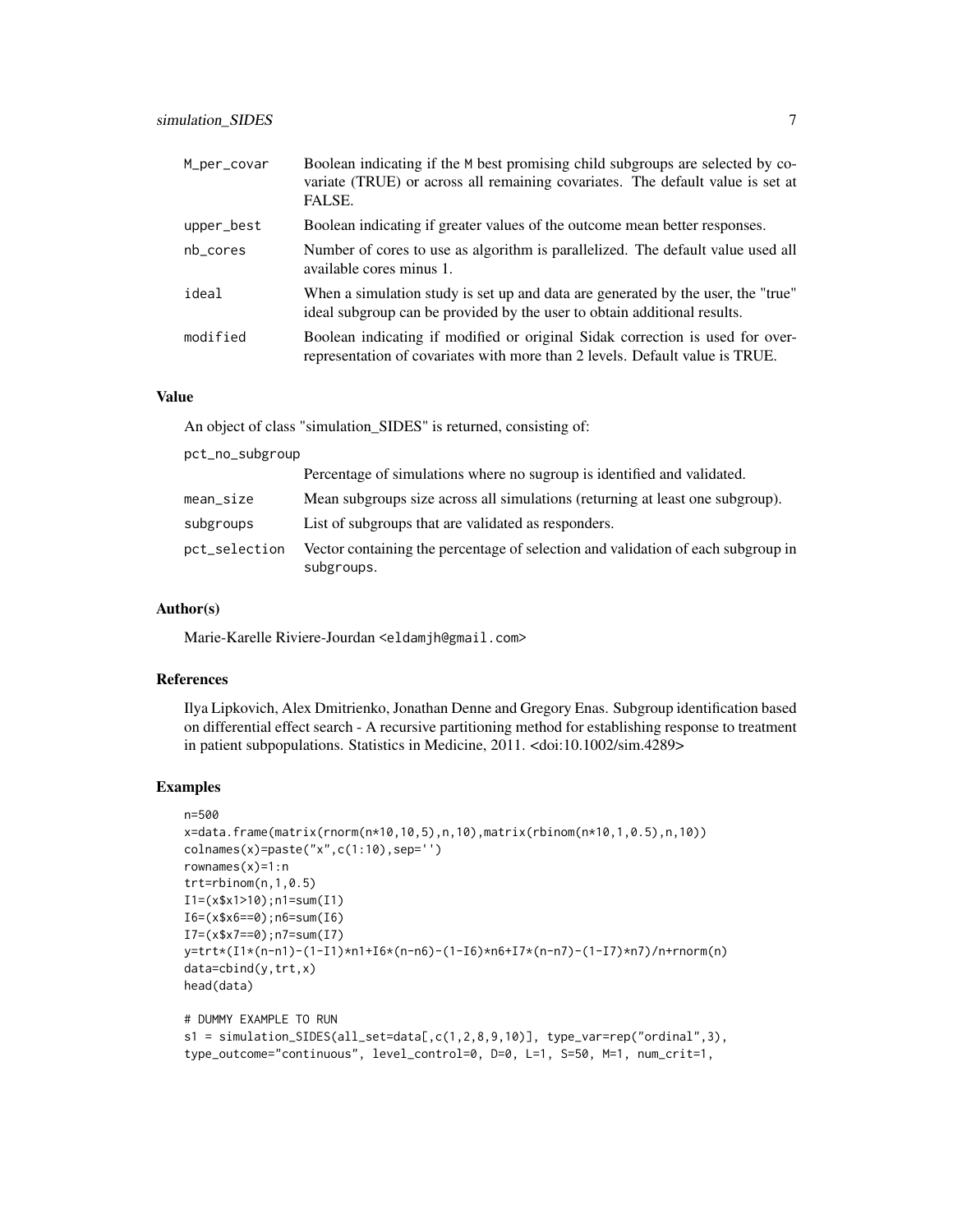```
gamma=c(1), alpha=0.05, nsim=1, ord.bin=10, nrep=1, seed=42,
H=2, pct_rand=1.0, prop_gpe=c(0.7,0.3), upper_best=TRUE, nb_cores=1)
# REAL EXAMPLES TO UNCOMMENT
#s1 = simulation_SIDES(all_set=data,
#type_var=c(rep("continuous",5),rep("ordinal",5)), type_outcome="continuous",
#level_control=0, D=0, L=3, S=30, M=5, num_crit=1, gamma=c(1,1,1), alpha=0.10,
#nsim=1000, ord.bin=10, nrep=1000, seed=42, H=1, upper_best=TRUE)
#s1
#s1 = simulation_SIDES(all_set=data,
#type_var=c(rep("continuous",5),rep("ordinal",5)), type_outcome="continuous",
#level_control=0, D=0, L=3, S=30, M=5, num_crit=1, gamma=c(1,1,1), alpha=0.10,
#nsim=1000, ord.bin=10, nrep=1000, seed=42, H=2, pct_rand=0.5,
#prop_gpe=c(0.7,0.3), upper_best=TRUE)
#s1
```